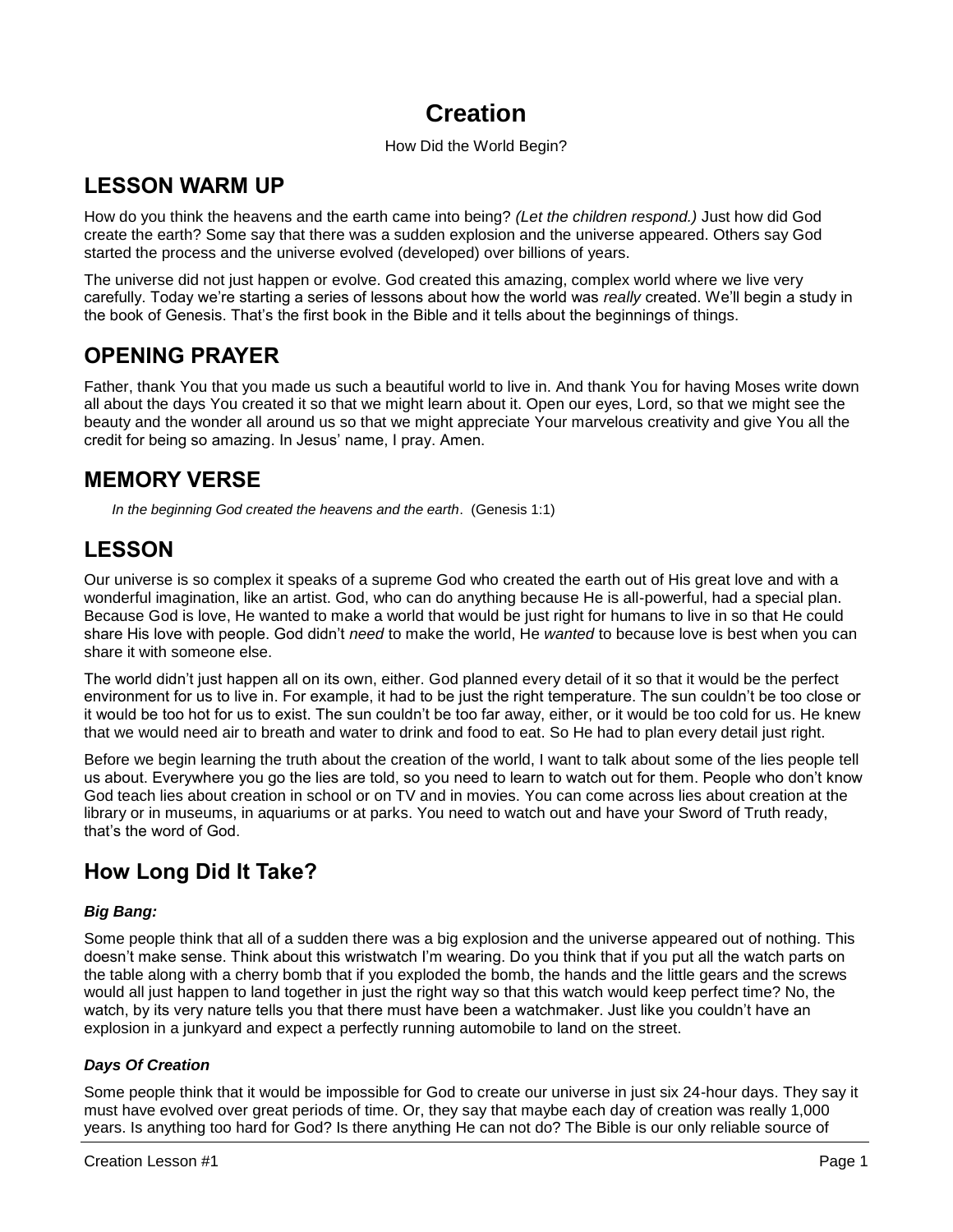information. There are no mistakes in God's Word; we can trust everything it tells us. We can believe just what it says: God created the universe in 6 actual days!

## **Who Made the Universe?**

## *Trinity in Creation*

(Teacher, draw *Trinity in Creation* chart, shown on the next page, on the white board and explain…) The circle reminds us of our eternal God having no beginning and no end. The triangle reminds us of how our God is one in three persons: Father, Son, and Holy Spirit. We know from scripture that each person of the Trinity was there to help create the world and everything in it.



## *The Father*

#### Genesis 1:1

*In the beginning God created the heavens and the earth.*

#### Nehemiah 9:6

You alone are the Lord; You have made heaven, the heaven of heavens, with all their host, the earth and all things on it, *the seas and all that is in them, and You preserve them all. The host of heaven worships You.*

You can see that God the Father was involved in the creation of the world.

#### *The Son*

And God the Son, that is Jesus, was also involved in the creation of the world. (Have children look up and READ the following scripture:)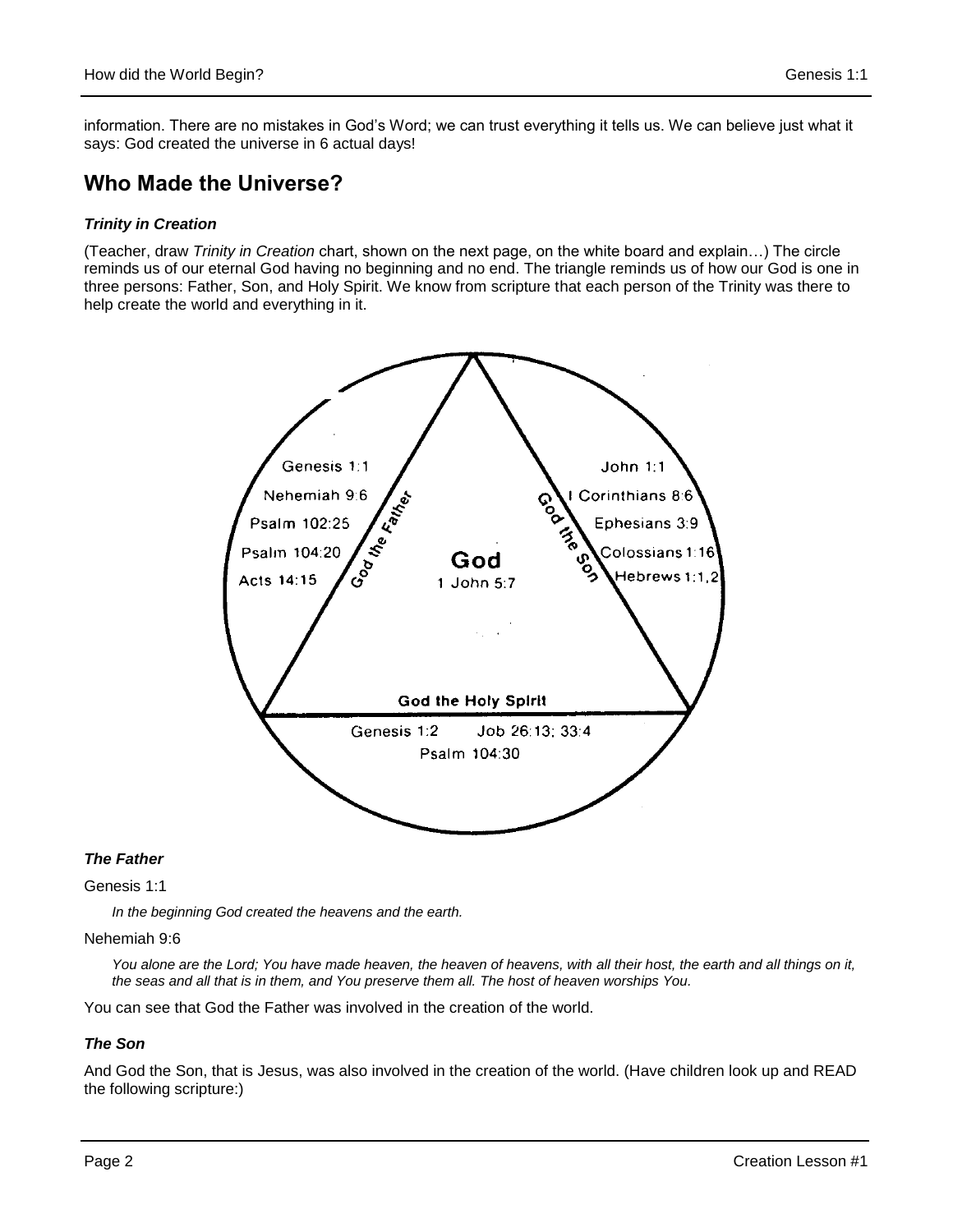#### Hebrews 1:2-3

*…has in these last days spoken to us by His Son, whom He has appointed heir of all things, through whom also He made the worlds; who being the brightness of His glory and the express image of His person, and upholding all things by the word of His power, when He had by Himself purged our sins, sat down at the right hand of the Majesty on high.*

#### Colossians 1:15-17

*He is the image of the invisible God, the firstborn over all creation. For by Him all things were created that are in heaven and that are on earth, visible and invisible, whether thrones or dominions or principalities or powers. All things were created through Him and for Him.*

#### John 1:1-3

In the beginning was the Word, and the Word was with God, and the Word was God. He was in the beginning with God. *All things were made through Him, and without Him nothing was made that was made.*

#### *The Spirit*

Genesis 1:2

*The earth was without form, and void; and darkness was on the face of the deep. And the Spirit of God was hovering over the face of the waters.*

God the Holy Spirit was actively involved in the creation of the world as well.

There is only one God, but He exists in three persons: God the Father, God the Son, and God the Holy Spirit. We call God a *trinity* which means *threefold.* Look at the triangle. This one triangle has three sides. It's a trinity too.

## **Conclusion**

God created the heavens and the earth. (Review the memory verse.)

## **Closing Prayer**

Lord, it is a wonder that You created a world that is just right for people to live in. You made air that we can breath, You placed the sun so that it is just the right temperature for us here on earth and You've given us food and water so that we might live. You are a marvelous God, thank You for making for us such a nice place to live. In Jesus' name, I pray. Amen.

## **LEARNING CENTERS**

You can use the Learning Center activities as electives from which the children can choose, or you can divide a large group into three and let the subgroups rotate from one center to the next. Or, if your Sunday school is small, choose one of the following activities:

## **Imagination Station**

(Craft Center)

Divide a horizontal sheet a paper down the middle with a line. Let the children draw pictures of Things God Made on one side and Things Man Made on the other.

# Who Made It?

Things God Made Things Man Made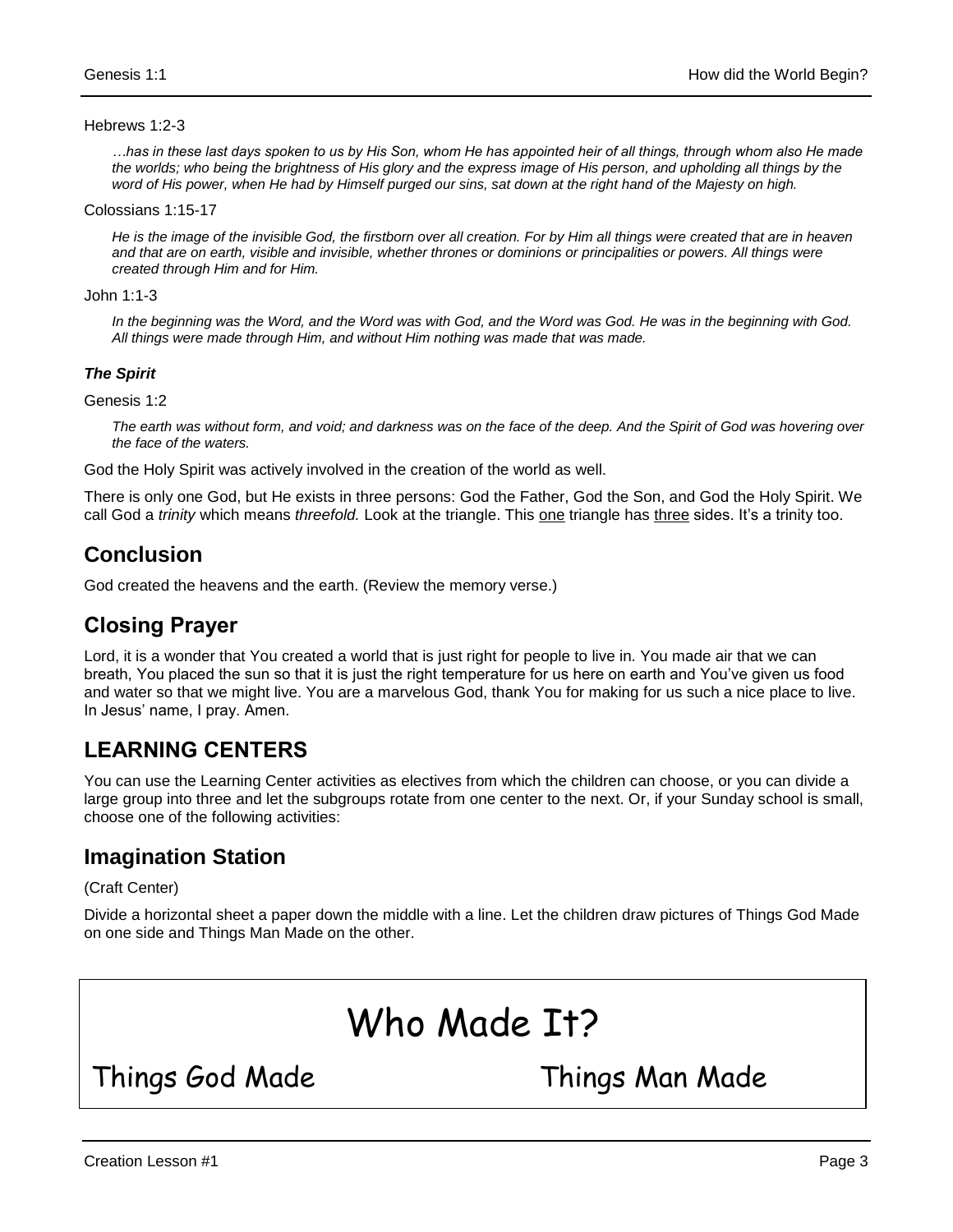# **Fun House**

## (Game Center)

Note: for this and other games in the series you will need creation visuals that you can use each week. Draw an enlarged version of the pictures shown below. Or, if you have an overhead projector, you can enlarge each circle and trace it. Then, copy them on to card stock, color them, and have them laminated.



## *Play Sequence*

Let a child see how quickly he can pull the creation visuals out of a paper bag one at a time and place them in proper sequence – first to seventh. With several sets of creation visuals, you can have children race to see who's fastest. Or, you can divide the children into teams and use them in a relay race.

## *Game Questions for Lesson #1*

Use the following questions in a game of your choice:

- 1. Who made the universe? (*God*)
- 2. How did God create the universe? (*Very carefully and thoughtfully. He planned every detail.)*
- 3. Why did God create the universe? (*So He could share His love with humans*.)
- 4. What is the Big Bang theory? (*Some people think that all of a sudden there was a big explosion and the universe appeared out of nothing*.)
- 5. Why doesn't the Big Bang theory make sense? (*Order doesn't just happen from disorder*.)
- 6. What is the Evolution theory? (*Some people think that it was impossible for God to create our universe in six 24-hour days. They think it must have evolved over great periods of time*.)
- 7. Where do we learn the truth about how the universe was formed? (*The Bible*)
- 8. Why is a circle a good reminder of what our God is like? (*It has no beginning and no end)*